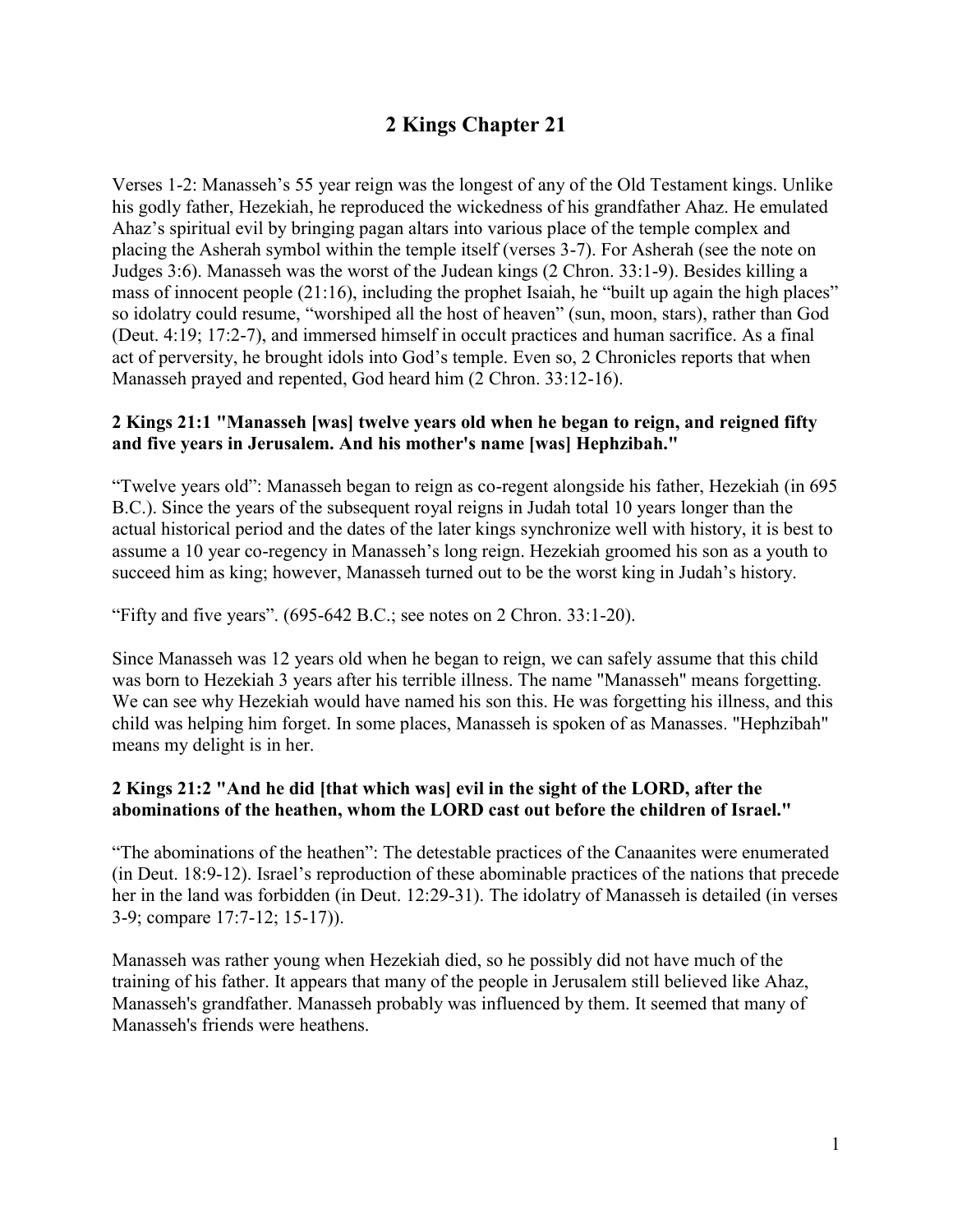#### **2 Kings 21:3 "For he built up again the high places which Hezekiah his father had destroyed; and he reared up altars for Baal, and made a grove, as did Ahab king of Israel; and worshipped all the host of heaven, and served them."**

"High places … altars … host of heaven" (see note on 17:16). The worship of the sun, moon and stars was prohibited (in Deut. 4:19; 17:2-5).

The children of Israel all through the ages, had wanted to worship in the high places, instead of in the temple provided for that purpose. We read where Hezekiah abolished Baal worship and the worship in the high places, but we did not hear where he executed those involved in these evil worship practices. They had probably secretly still carried on the worship, after Hezekiah had done away with it. That is why it immediately was re-instituted the minute Hezekiah dies. Worshipping the host of heaven has to do with astrology. That is just as evil today, as it was in the time of Manasseh.

#### **2 Kings 21:4 "And he built altars in the house of the LORD, of which the LORD said, In Jerusalem will I put my name."**

"Altars in the house of the LORD": These altars were dedicated to "the host of heaven" (verse 5).

The building of altars for other gods in the temple, would be an abomination. The LORD God Jehovah had put his name in the temple. It was for His use and no other. This building of altars to false gods in the temple, would bring down the wrath of God.

### **2 Kings 21:5 "And he built altars for all the host of heaven in the two courts of the house of the LORD."**

Sun, moon, and stars.

"In the two courts of the house of the Lord": In the court of the priests, and in the court of the people. And all this must be supposed to be done, not as soon as he began to reign, but when he was grown up to man's estate, and had children, as the next verse shows. Unless it can be thought that those nobles in Judah, who liked not the reformation made by Hezekiah, took the advantage of his youth, and advised him to these idolatries.

The outer court was for the people, and the inner court had been for use of the priests. These altars stood beside the altar of God.

### **2 Kings 21:6 "And he made his son pass through the fire, and observed times, and used enchantments, and dealt with familiar spirits and wizards: he wrought much wickedness in the sight of the LORD, to provoke [him] to anger."**

"Made his son pass through the fire" (see note on 16:3).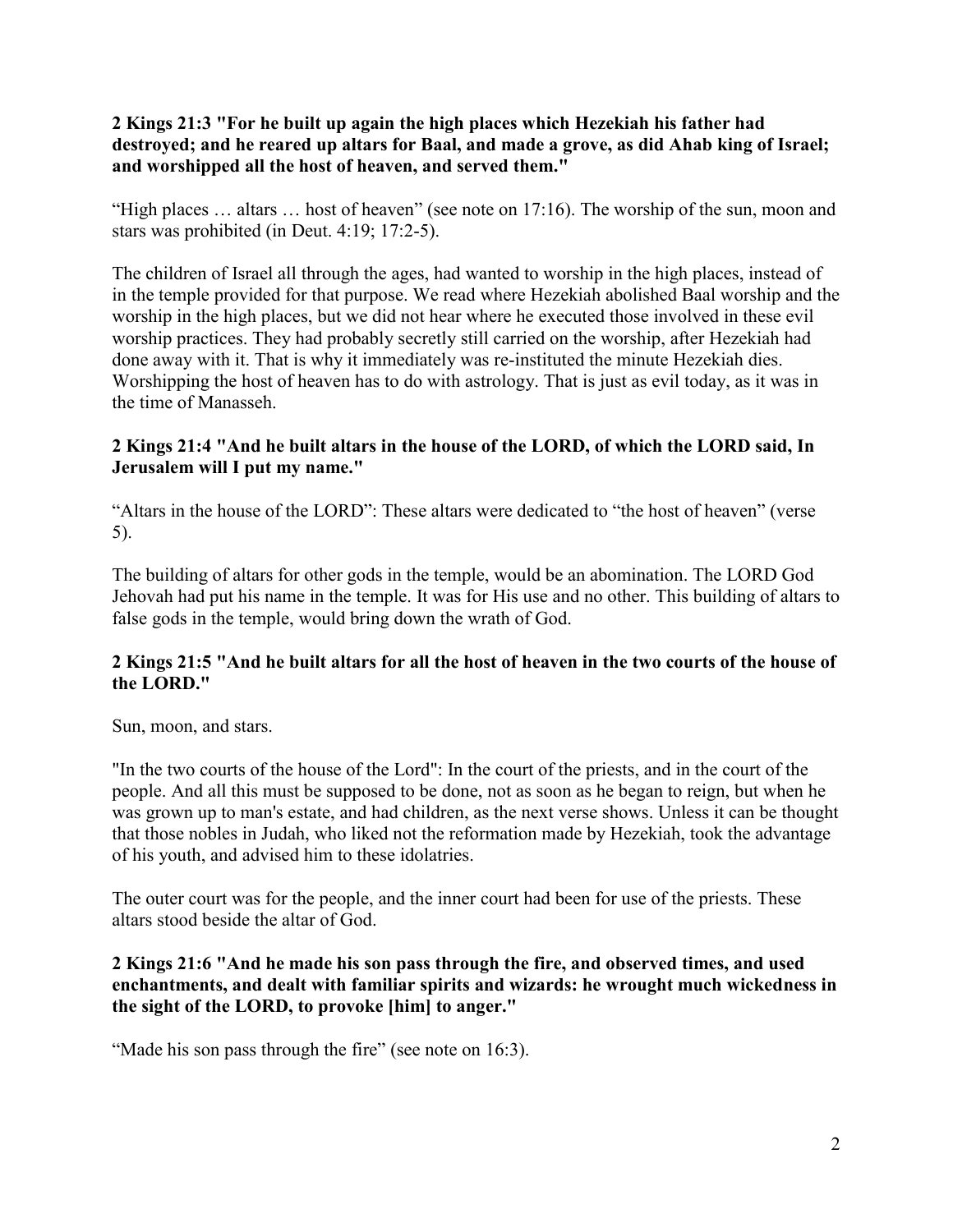"Times … enchantments … familiar spirits and wizards": The king was engaged in every form of occultism, including black magic, fortune-telling, demon contacts, and wizards. All this was indirect violation of God's law (Lev. 19:31; Deut. 18:9-12).

We can see from the following Scriptures that they were without excuse, because they had the law of God which strictly forbid these practices anywhere. It would make it even worse for them to be doing them in the house of the LORD.

Deuteronomy 18:10-12 "There shall not be found among you [any one] that maketh his son or his daughter to pass through the fire, [or] that useth divination, [or] an observer of times, or an enchanter, or a witch," "Or a charmer, or a consulter with familiar spirits, or a wizard, or a necromancer." "For all that do these things [are] an abomination unto the LORD: and because of these abominations the LORD thy God doth drive them out from before thee."

In just a few years, the LORD would allow the temple to be burned, because of these terrible practices in the temple. He would also (in His wrath), let Jerusalem be burned.

## **2 Kings 21:7 "And he set a graven image of the grove that he had made in the house, of which the LORD said to David, and to Solomon his son, In this house, and in Jerusalem, which I have chosen out of all tribes of Israel, will I put my name for ever:"**

"Set … put": Manasseh provoked the Lord by "setting" an idol of a Canaanite goddess in the temple where the Lord had "set" His name (see 1 Kings 8:29; 9:3; 2 Chron. 17:12, 16). Asherah (23:4; 2 Chron. 15:16), was believed to be the mother of 70 deities, including Baal.

It is forbidden in the Ten Commandments to make a graven image, but it is a much worse sin to set the abomination up in the temple. God had chosen the city of Jerusalem and the temple to be His forever. They had broken the heart of God with this blasphemy.

Verses 8-9: This alludes to the promise of (2 Sam. 7:10). From the very start of their time in Canaan, the people were called to this obedience, but because the people of Judah did not follow carefully the stipulations of the Mosaic Law, they were again led into idolatry by Manasseh. Their idolatry even exceeded the idolatry of the Canaanites from whom they took the land.

#### **2 Kings 21:8 "Neither will I make the feet of Israel move any more out of the land which I gave their fathers; only if they will observe to do according to all that I have commanded them, and according to all the law that my servant Moses commanded them."**

Or suffer them to be carried captive into another land, as in the times of the judges; that is, on the following condition.

"Only if they will observe to do according to all the law that my servant Moses commanded them": By obedience to which they had the tenure of the land of Canaan (Isa. 1:19).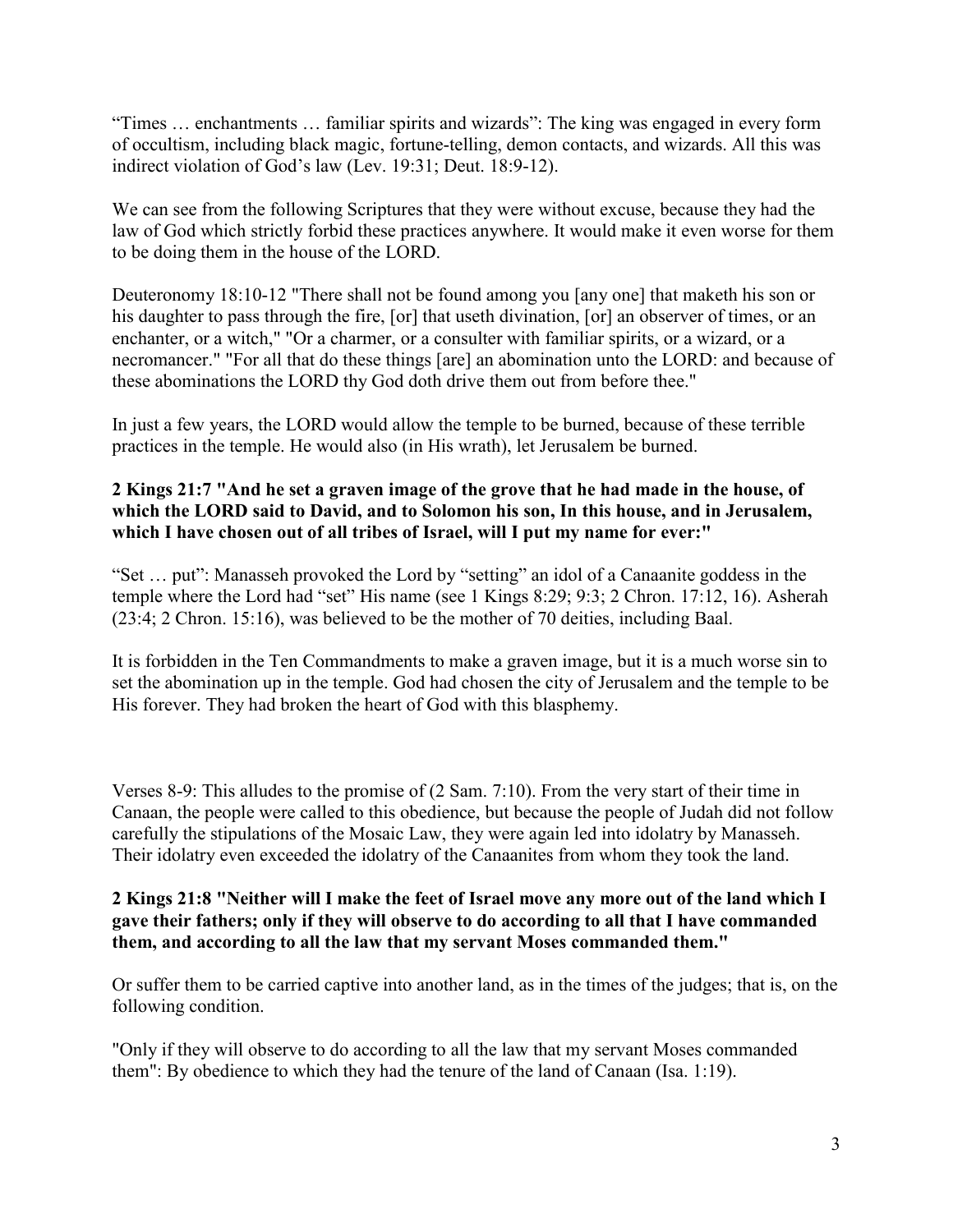This land had been given to the tribes of Israel as their inheritance forever. God had no intention of them ever living anywhere else. The only thing they had to do, was remain faithful to the LORD and keep His commandments. The law of God is, many times, spoken of as the Law of Moses.

## **2 Kings 21:9 "But they hearkened not: and Manasseh seduced them to do more evil than did the nations whom the LORD destroyed before the children of Israel."**

God sent repeated warnings to "Manasseh" and the people, but to no avail (2 Chron. 33:10). Those who pay "Harkened not" to the words of God will be "destroyed" by evil (Prov. 29:12).

The sins were of the people of Judah. Manasseh was their leader, but they were willing to be led into these abominations. This was a young king with no desire to follow the ways of the LORD. There was revelry and many of the people were caught up in this sinful way of life. A king can influence his people toward good or evil. In the case of Manasseh, he led them into terrible sin, blaspheming the name of the LORD.

Verses 10-15: "The line" indicates the city would be assessed by God and, like a dangerous building today, would be condemned.

## **2 Kings 21:10 "And the LORD spake by his servants the prophets, saying,"**

"The prophets": Through his spokesman, the Lord announced Judah's judgment. In (verses 11- 15), the prophetic message to Judah is summarized.

Prophets, in the verse above, is a plural word. We know from that, there were some other prophets that were loyal to God besides Isaiah. Some believe that Habakkuk was of this time, and perhaps, Nahum and Zephaniah. These were definitely the LORD's prophets. He spoke to them in this verse. It is believed Manasseh killed Isaiah.

### **2 Kings 21:11 "Because Manasseh king of Judah hath done these abominations, [and] hath done wickedly above all that the Amorites did, which [were] before him, and hath made Judah also to sin with his idols:"**

"Amorites": A general designation of the original inhabitants of Canaan (Gen. 15:16; Joshua 24:8).

### **2 Kings 21:12 "Therefore thus saith the LORD God of Israel, Behold, I [am] bringing [such] evil upon Jerusalem and Judah, that whosoever heareth of it, both his ears shall tingle."**

Who, though kind and gracious to Israel as their covenant God, is yet just and righteous, as well as he is a sovereign Being and Lord of all.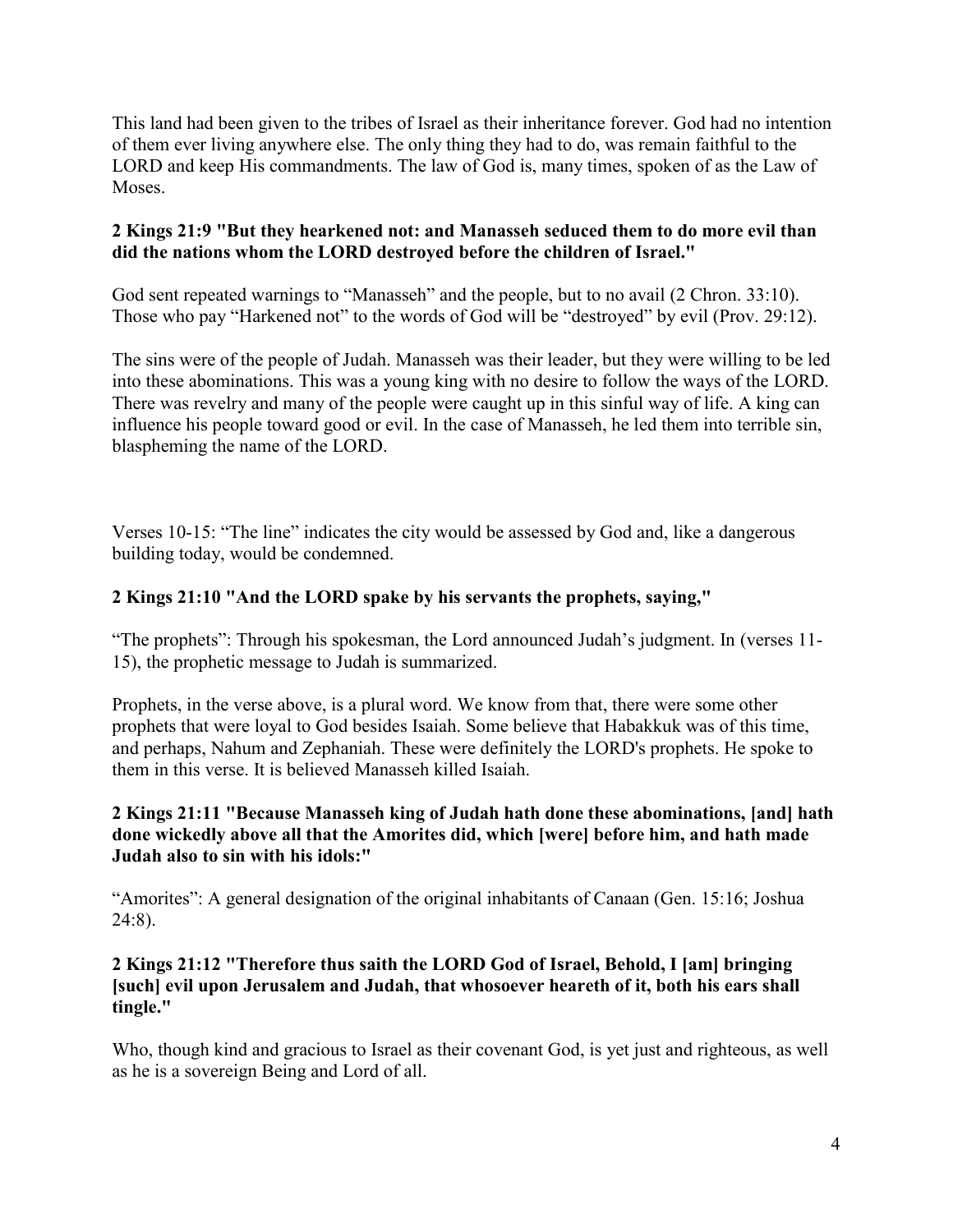"Behold, I am bringing such evil upon Jerusalem and Judah, that whosoever heareth of it, both his ears shall tingle": It will make such a noise in the world, and be so horrible and terrible; and if, the report of it would be so dreadful as to make a man's ears tingle, and his heart tremble, what must it be to endure it (Ezek. 22:14)?

We know that the LORD had postponed judgment on Jerusalem and Judah because of the things that Hezekiah had done. Jerusalem and Judah were no better than the heathen nations that God had run out of this country. They were not worshipping the One True God, but had begun to worship idols and false gods, such as Baal. The worst thing they had done was desecrate the temple of the LORD, by bringing these abominations into the temple of the LORD. The wrath of God will come upon them so greatly, it will be the talk of all the nations around them. The destruction will be so great, it will be worse than they could imagine.

#### **2 Kings 21:13 "And I will stretch over Jerusalem the line of Samaria, and the plummet of the house of Ahab: and I will wipe Jerusalem as [a man] wipeth a dish, wiping [it], and turning [it] upside down."**

"The plummet": Theses were weighted lines dropped from walls to see whether they were structurally straight (Isa. 28:17; Amos 7:7-8). Walls out of line were torn down. The Lord had measured Jerusalem by the standard of His Word and had determined that the fate of Samaria (Israel), was also to befall Jerusalem.

"Wipe Jerusalem": As one would wipe food off a dish the Lord would wipe Jerusalem clean off the earth, i.e., obliterate her, and leave her turned upside down, empty and useless.

Samaria was evil and was judged severely, but the judgment on Judah and Jerusalem will be even greater. They have been measured, and they came up short. God has a standard that He measures all with. They will not be able pass the standard. His anger will be so great, He will wipe them off the earth like a person would wipe a plate. They will be turned upside down until nothing is left.

### **2 Kings 21:14 "And I will forsake the remnant of mine inheritance, and deliver them into the hand of their enemies; and they shall become a prey and a spoil to all their enemies;"**

"Deliver": The Lord was going to abandon His people into the hands of enemies who would plunder them (Jer. 12:7).

"Remnant": Judah, the only remaining group of the chosen people.

The remnant, which God had always preserved, will not be under God's protection any longer. There will be a small remnant, but they will not be kept by divine intervention. When the wrath of God has fallen, they will all feel the punishment. God will not only not help them, but He will help their enemies.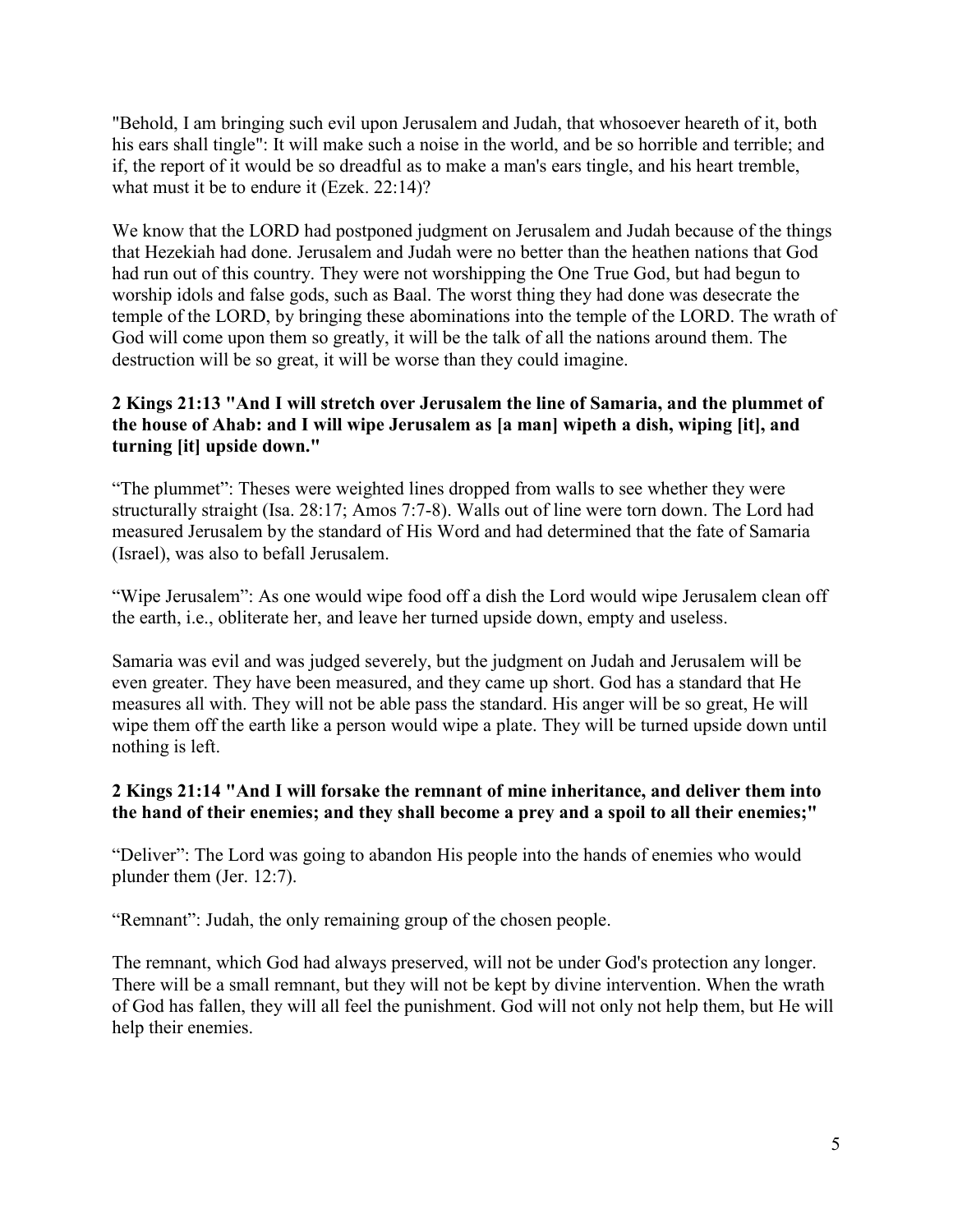#### **2 Kings 21:15 "Because they have done [that which was] evil in my sight, and have provoked me to anger, since the day their fathers came forth out of Egypt, even unto this day."**

"Provoke me to anger": The history of God's people Israel was a history of disobedience toward the Lord. With the reign of Manasseh, the sin of Gods people climaxed, God's patience was withdrawn, and the judgment of exile became inevitable (24:1-4).

God had forgiven them over and over for their sins, but they had done too much this time and God will not look the other way. His fury has come up in His face. During this time, the LORD will remove His presence from the temple in Jerusalem, and will allow the temple to be destroyed. Their evils were worse than they had ever been before. They were "worshipping the hosts of heaven". They were practicing astrology. They were worshipping Baal and Astarte. They were even sacrificing their children to some of the false gods. Even worse than doing all of this, was the fact that they had brought the images of the false gods and their altars into the temple.

#### **2 Kings 21:16 "Moreover Manasseh shed innocent blood very much, till he had filled Jerusalem from one end to another; beside his sin wherewith he made Judah to sin, in doing [that which was] evil in the sight of the LORD."**

The author of Chronicles records that "Manasseh" was later captured by the Assyrians and that upon his release he repented (2 Chron. 33:11-17). This may have occurred during the late campaigning of Ashurbanipal (668-626 B.C.; in 652-648 B.C.). He may have been brought to Babylon in the year that Ashurbanipal himself occupied the throne (648-647 B.C.). If so, his reforms were too few and too late to stop Judah's growing apostasy.

"Shed innocent blood very much": The reference here is ambiguous and several interpretations have been offered:

- 1. Child sacrifice (verse 6);
- 2. Oppression and persecution of the weak (Jer. 7:6; 22:3, 17; Ezek. 22:6-31); or
- 3. The martyrdom of God's prophets (verse 10).

A combination of all 3 is most likely, Jewish and Christian tradition alike report that Manasseh had Isaiah sawn in two inside a hollow log (Hebrew 11:37).

It appears, that Manasseh was killing innocent people, who did not agree with him. This killing was slanted toward those, who would not participate in the worship of false gods. Some of these killed were actually prophets.

### **2 Kings 21:17 "Now the rest of the acts of Manasseh, and all that he did, and his sin that he sinned, [are] they not written in the book of the chronicles of the kings of Judah?"**

Both good and bad, for he repented, and was humbled, and did many good things afterwards, though not recorded in this book.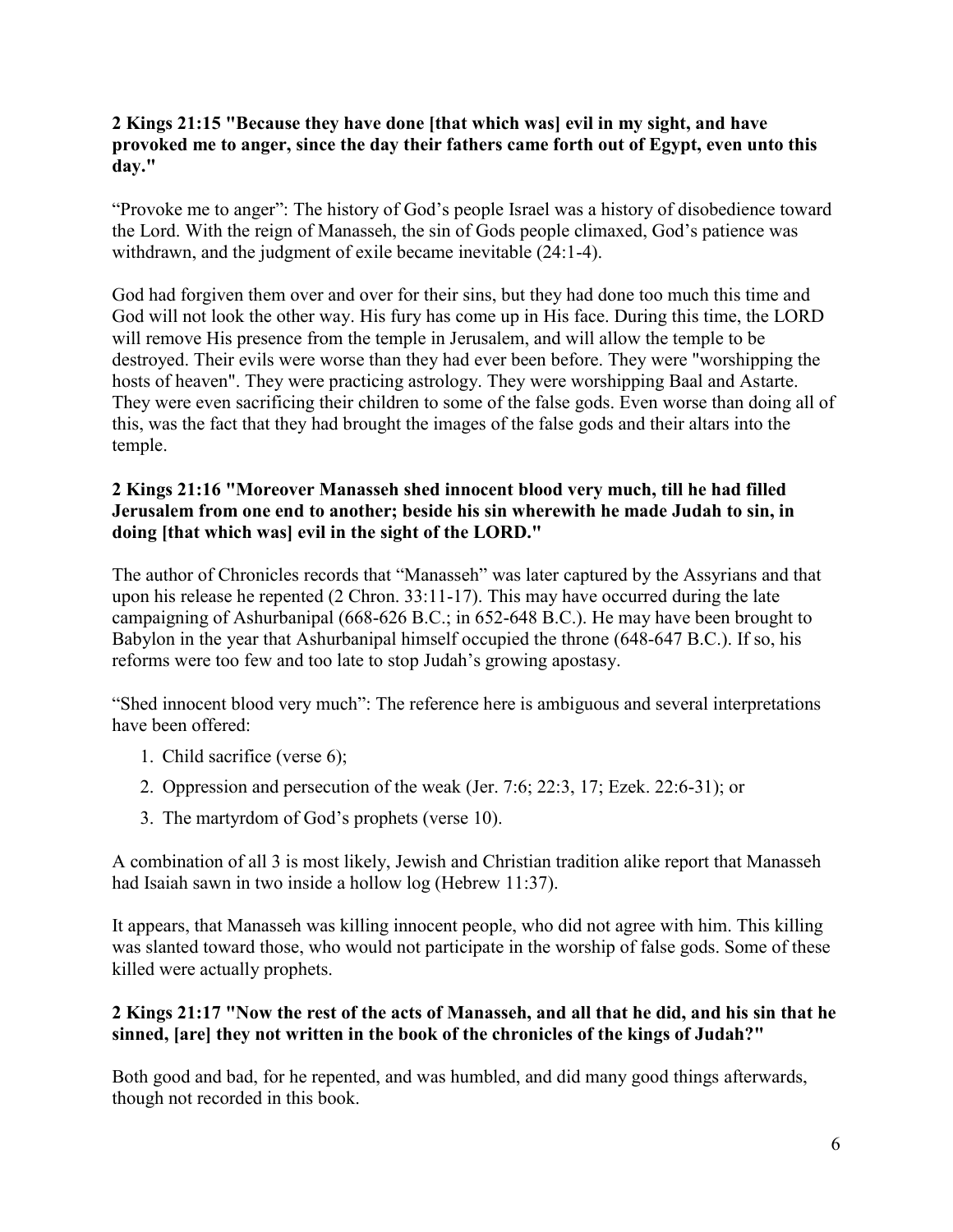"And his sin that he sinned": His idolatry.

"Are they not written in the book of the chronicles of the kings of Judah?" In which were recorded the most memorable events of their reigns. And in the canonical book of Chronicles are many things concerning Manasseh, which are not written here (see 2 Chron. 33:11).

The book of Chronicles in the Bible tells of the warnings God sent to Manasseh through the prophets. He did not change, and the judgment of God fell upon him. There are many more things, besides what is in the Bible in this book of records mentioned here. Notice, not only the things he did, but the sins that he committed are recorded.

## **2 Kings 21:18 "And Manasseh slept with his fathers, and was buried in the garden of his own house, in the garden of Uzza: and Amon his son reigned in his stead."**

Or died, after a reign of fifty five years, and a life of sixty seven.

"And was buried in the garden of his own house, in the garden of Uzza": Whether the burial of him here was his own choice, judging himself unworthy to lie with the kings of Judah, who had been guilty of such great sins. Or whether the will of others, on the same account, is not certain. And as much at a loss are we for the reason of this garden being called the garden of Uzza, whether from Uzzah that died for touching the ark (2 Sam. 6:6), or from King Uzziah (2 Kings 15:7). The Jews buried in gardens in the times of Christ, who himself was buried in one (John 19:41).

"And Amon his son reigned in his stead": Of whom we have the following account in the next scripture.

The burying of Manasseh in the garden of his house could be for several reasons. He was such an evil king, he should not be buried with Hezekiah and David, who pleased God. There is a message in this. All men, good or bad, must one day die. The judgment of God is pronounced on them one at a time.

## **2 Kings 21:19 "Amon [was] twenty and two years old when he began to reign, and he reigned two years in Jerusalem. And his mother's name [was] Meshullemeth, the daughter of Haruz of Jotbah."**

"Two years": 642-640 B.C. Amon continued the idolatrous practices of his father, abandoning the Lord completely (verse 20-22; see note on 2 Chron. 33:21-25).

Amon was an evil king. He did just what his evil father had done. All of the worship of false gods grew even worse. He added magic and necromancy to the evils of his father. There seemed to be nothing too evil for him to do. His own men killed him, after a reign of two years. Haruz was probably an Arab.

**2 Kings 21:20 "And he did [that which was] evil in the sight of the LORD, as his father Manasseh did."**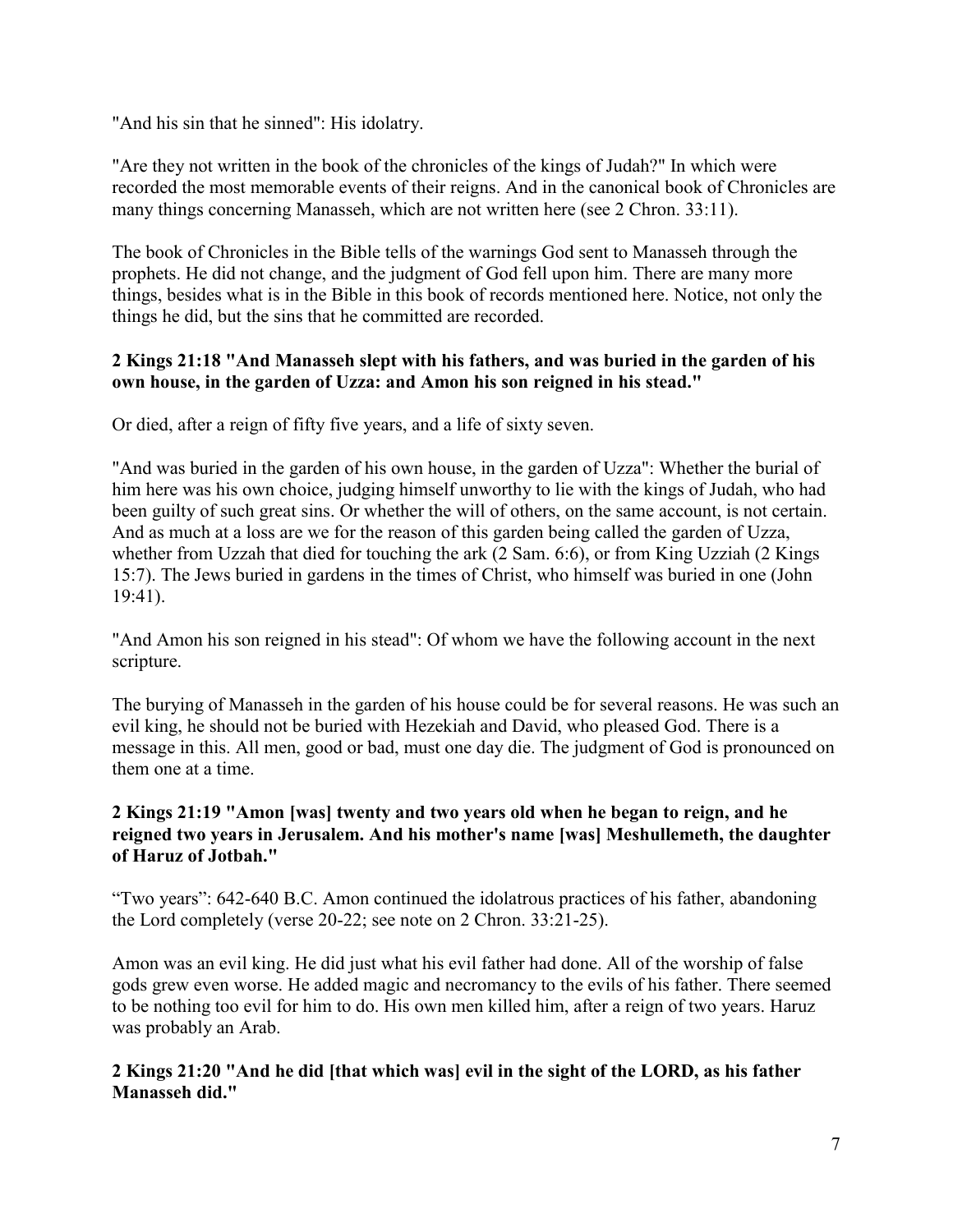Committed idolatry.

"As his father Manasseh did": He imitated him in that, but not in his repentance and humiliation (2 Chron. 33:23).

He and his dad would rank with the evilest of all the kings of Judah.

## **2 Kings 21:21 "And he walked in all the way that his father walked in, and served the idols that his father served, and worshipped them:"**

In his wicked way, his idolatry, witchcraft, and murders.

"And served the idols that his father served, and worshipped them": Baal, Ashtoreth, and all the host of heaven, and all the carved images his father made, which it seems he only removed, but did not break in pieces (2 Chron. 33:22).

This is where a father was a very bad influence on his son. They both worshipped Baal, Ashtoreth, Moloch, and Asherah. They both followed every evil in existence in that day. They followed astrology, witchcraft, magic, and necromancy among all other evil things.

## **2 Kings 21:22 "And he forsook the LORD God of his fathers, and walked not in the way of the LORD."**

David, Solomon, etc.

"And walked not in the way of the Lord": Prescribed by him in his law for the worship of him.

Some of the other evil kings had the high places, but still worshipped Jehovah too. Manasseh and Amon did not worship the LORD at all. They even put statues of the false gods and their altars in the temple of God.

## **2 Kings 21:23 "And the servants of Amon conspired against him, and slew the king in his own house."**

No reason is assigned for the assassination of the wicked "Amon" (2 Chron. 33:22-24). Perhaps the renewed religious conservatism of Manasseh's later days had produced a spark of spirituality that could not tolerate his extreme wickedness. At any rate, with the installation of Amon's eight-year-old son Josiah, a final period of spiritual concern arose in Judah (compare 22:2 with 2 Chron. 34:2).

He was so evil many people wanted to kill him. It is interesting that his own servants killed him. He was killed in his own home, probably because of some of the cruelty he had shown to others.

### **2 Kings 21:24 "And the people of the land slew all them that had conspired against king Amon; and the people of the land made Josiah his son king in his stead."**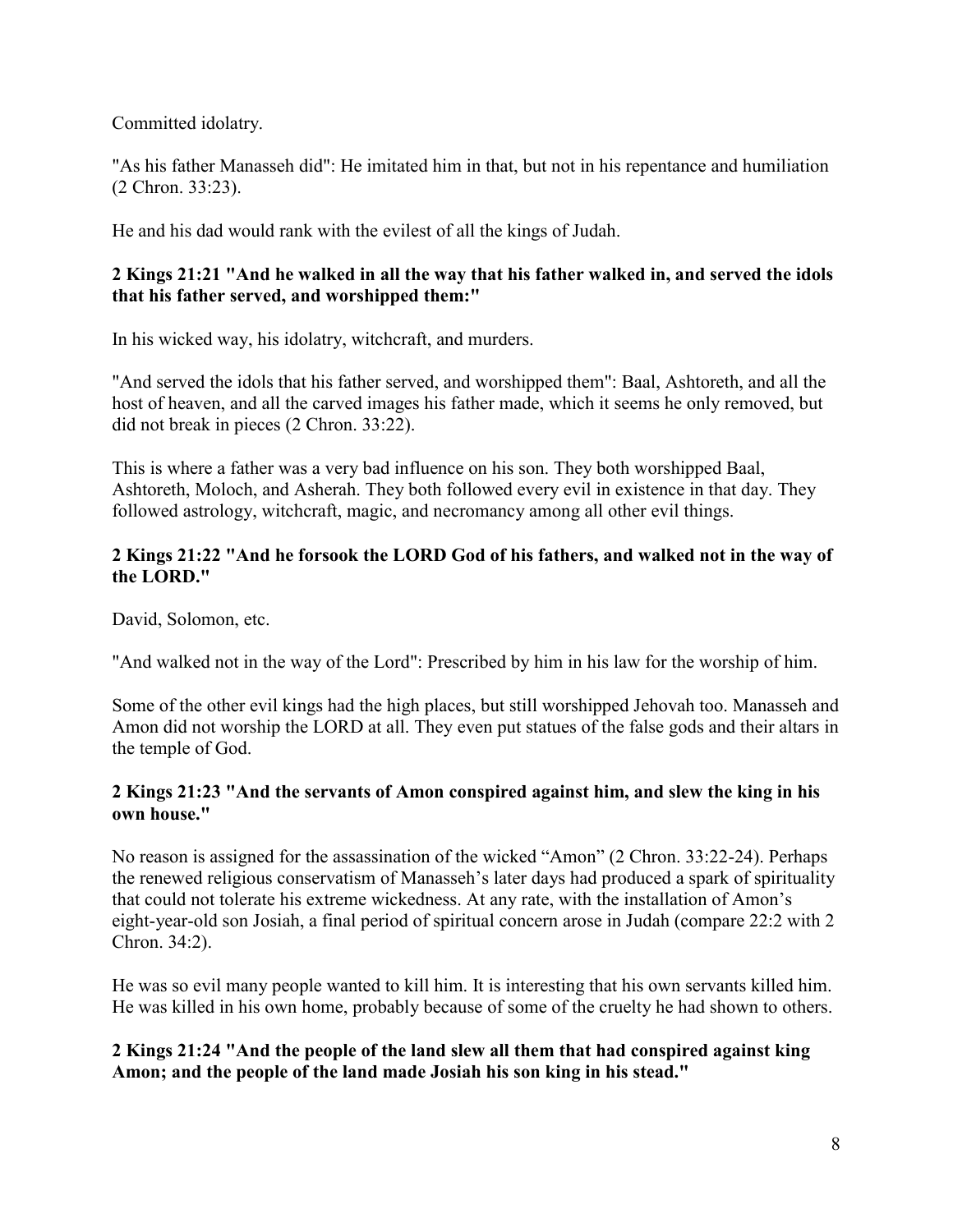"The people of the land": Probably a group of Judah's national leaders who killed the assassins of Amon and installed his son Josiah on the throne. Apparently, they desired to maintain the Davidic dynasty (2 Kings 11:14-18).

The people in the land that this is speaking of were those who had followed him into this idolatrous worship. The terrible thing about his horrendous sin, was that he had led the people into the same sins. These same people killed the people, who killed Amon. They, out of faithfulness to him, find his 8 year old son Josiah and make him king. Josiah will be a king that does right in the sight of the LORD.

### **2 Kings 21:25 "Now the rest of the acts of Amon which he did, [are] they not written in the book of the chronicles of the kings of Judah?"**

No other acts of Amen have come down to us. He was probably, during his short reign of two years, a submissive tributary of Assur-bani-pal.

## **2 Kings 21:26 "And he was buried in his sepulcher in the garden of Uzza: and Josiah his son reigned in his stead."**

Where his father Manasseh was buried (2 Kings 21:18).

"And Josiah his son reigned in his stead": Of whom many things are said in the two following chapters.

He was buried in the same garden with his evil father.

## **2 Kings Chapter 21 Questions**

- 1. How old was Manasseh, when he began to reign?
- 2. How many years did he reign?
- 3. What does "Manasseh" mean?
- 4. What kind of king was he?
- 5. What were some of the specific evil things he did?
- 6. Where had these worshippers of false gods been in the reign of Hezekiah?
- 7. The building of altars to other gods in the temple, would be an  $\blacksquare$
- 8. Where had the LORD put His name?
- 9. The building of altars to false gods, would bring down God's \_\_\_\_\_\_\_\_.